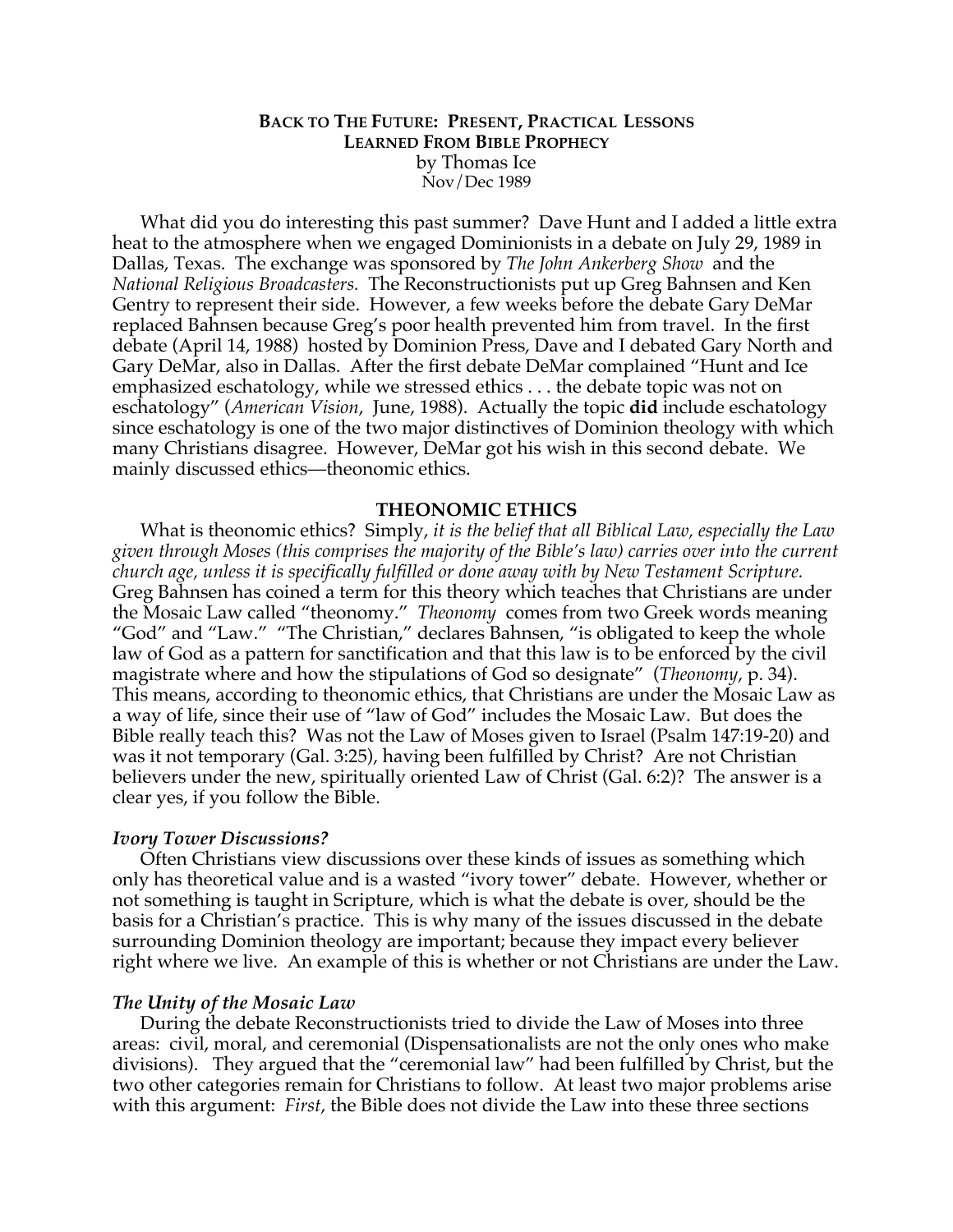(this is an invention of men) it uses Law to refer to an organic unit when speaking of Moses' Law. *Second*, the New Testament (NT) specifically includes references to what Reconstructionists classify as "moral law" when it speaks of the Law being abolished. Paul in Romans 7:1-6 twice says that the Law has been abolished (4, 6) and then in verse 7 refers to one of the ten commandments (classified by Reconstructionists as "moral law") as an example of the Law which Scripture says we have been released from.

The Law of Moses was given to a specific people (Israel), to be followed in a specific location (the land of Israel), to deal with their specific situation. Therefore, the Law cannot simply be obeyed today by the Church, as was expected of Israel when it was given to that nation. This is why modern attempts to obey the Law of Moses must be coupled with a reworking of the Law so that it can be applied in a more general, less specific way. This results in making principles out of the Law, rather than merely following the Law. Instead the Law given to the Church for the current age is not linked to a specific location and governmental situation because its character fits the purpose for this age.

#### *Covenantal Confusion*

Reconstructionists argue that the Mosaic Law is necessary today as standards of righteousness in the realm of civil government and the basis upon which God will judge all peoples in the world. Wayne House and I noted in our book, *Dominion Theology: Blessing or Curse?* that the jurisdiction for which the human race is held accountable before God is the Adamic Covenant derived from Genesis 1 and the restatement of it after the flood in the form of the Noahic Covenant of Genesis 9, which added the jurisdiction of civil government over the nations. God justly judges and governs His creation on the basis of the Noahic Covenant. If the details are missing, as Reconstructionists try to argue is the case when Christians do not impose the Mosaic Law today, then the same would have been the case for all peoples of the earth before the giving of the Law of Moses (1440 B.C.). Yet God judged mankind in the flood, before the Law was given and civil government functioned before Moses as well. However, the nations derived their laws (whether through a law written on their hearts,—Rom. 2—a development of the principles of "man as God's image" and "the punishment fits the crime," stated in Gen. 9:6, or perhaps an oral tradition based upon unwritten revelation) they did without the Law of Moses. So it would not be valid, as Reconstructionists insist, that a Christian who is only under the Law of Christ and not the Law of Moses is antinomian and does not have a valid basis for specific laws to guide civil government. Besides, one does not have to be *under* the Law of Moses to *apply* the "wisdom" of the Law of Moses in today's world. The only people in the history of the world who had a covenantal obligation to do so has been the nation of Israel. The Church is obligated to fulfill the Law of Christ and to keep His commandments.

#### *Where the Rubber Meets the Road*

The more a believer thinks about the implications and attempts to take seriously the details of the Law, the more he should realize that it is impossible to do what Christ has already done—keep the Law of Moses. This is a question which has far reaching practical implications for the life of a believer right where he lives, right where the rubber meets the road. It makes a big difference in our practice if we are to keep the Law, or if we are not to keep the Law. Paul teaches in Galatians 3 and 4 that Christ has set us free from the bondage of the Law, not so that we can be lawless as the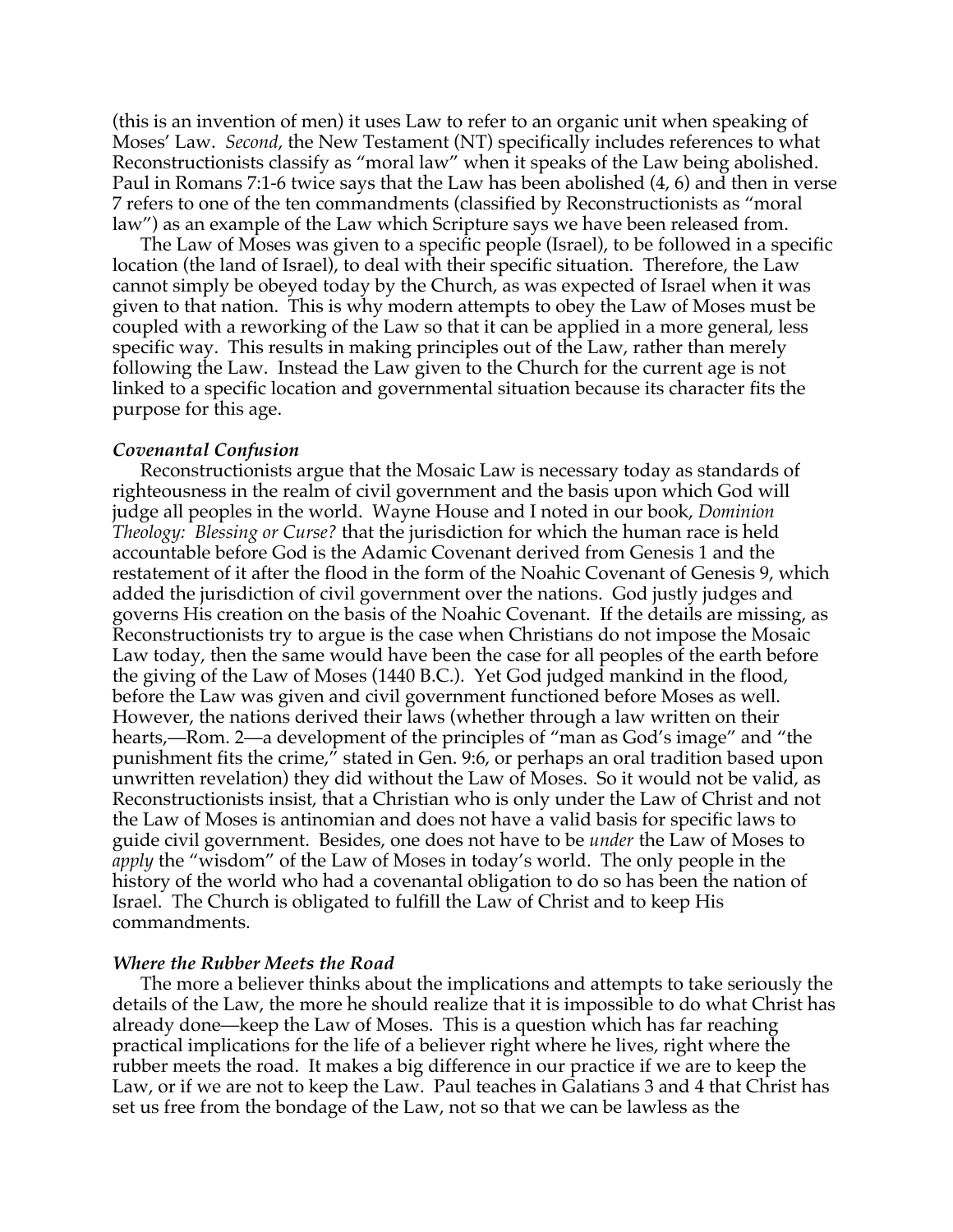Reconstructionists insist, instead, so that we can walk in the newness of the motivation of the Holy Spirit. This is not viewed by Paul as a setback, as do modern Pharisees, rather it is seen to be the passage from childhood to maturity. Yet Reconstructionists call for us to regress into infancy by abandoning the motivating grace of God for slavery under the Law. We stand with the writer of Hebrews who wants believers to leave "the elementary teaching about the Christ [as revealed in the Law of Moses], let us press on to maturity" (6:1-3).

# **POSTMILLENNIAL ESCHATOLOGY**

The neglected item in the John Ankerberg debate was eschatology. Most of the time was taken up by the discussion of theonomy. After this second debate, Ken Gentry mentioned to me that he wished we had dealt more with eschatology. I guess you cannot always please everyone all of the time. I agreed with Ken, since there are serious differences between us in the area of prophecy. In the remainder of this article I want us to see some examples of how one's view of prophecy can affect in a radical way how they live the Christian life by changing the way we view NT prophecy itself, the role of Satan in the world today, the role of suffering and humiliation, the Kingdom and the Church, and whether or not apostasy is spreading.

# **NEW TESTAMENT PROPHECY VIEWS**

# **Preterist Postmillennialism**

 Christ's Second Coming Coming ( Jerusalem Judgment)

 (Church/Present Age) A.D. 33 A.D. 70 Millennium/Kingdom

Indicates Application of NT Prophecy

# **Futurist Premillennialism**

 Second End of Rapture Coming Mill

 $(Church/Present Age)$  7 yr. 1000 yr.

A.D. 33 Tribulation Mill/Kingdom

# *The Biblical Significance of Prophecy*

Most Christians think that eschatology, or prophecy, is not an area in which the Saints should expend significant energy in disagreement. It has often been viewed as an area of secondary importance—an intramural debate. This attitude is wise when it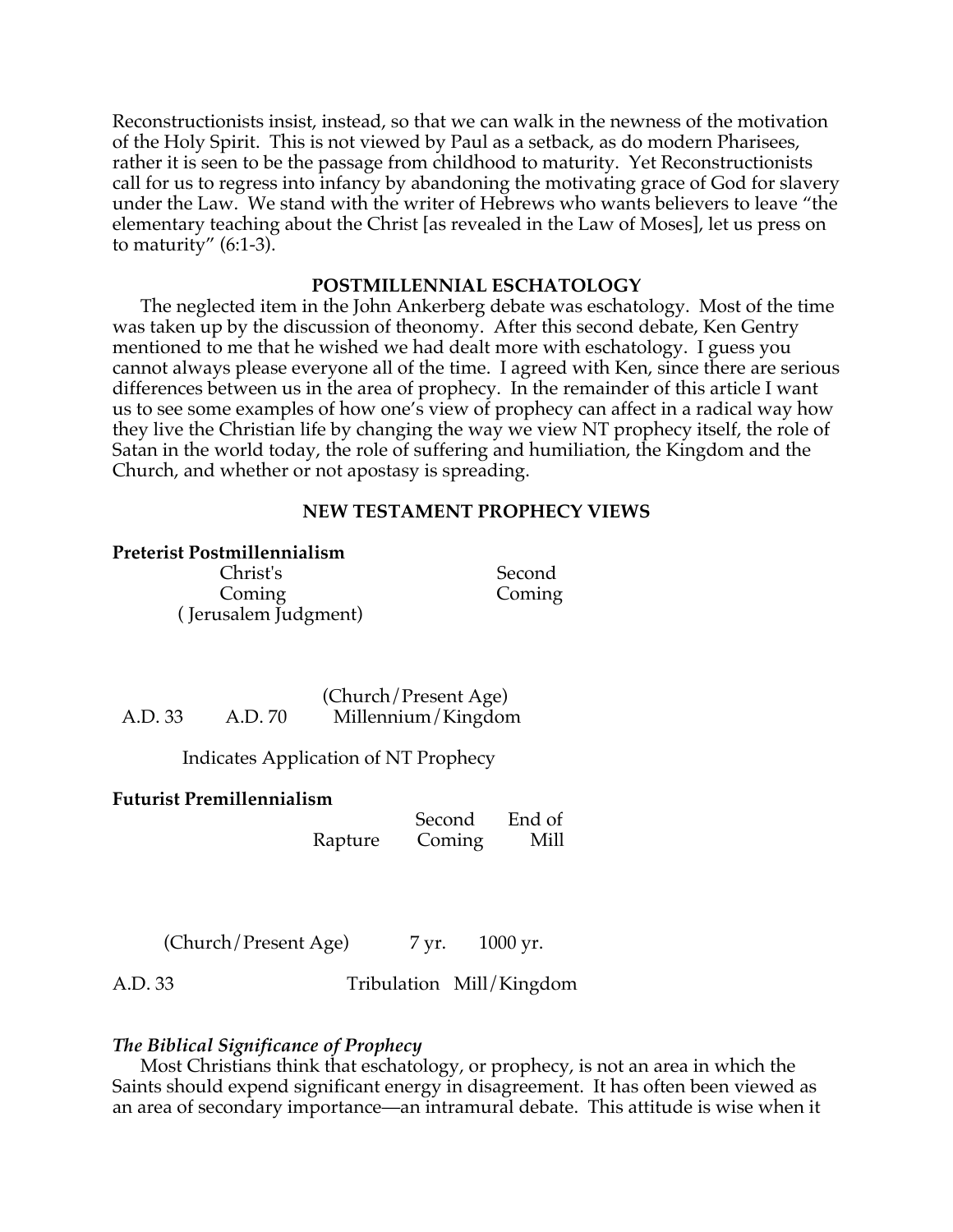comes to dotting the "i"s and crossing the "t" s between systems of prophecy which have much more in common than they do differences. However, this is not the case in the debate over prophecy between those in the Dominion camp and many on the other side. In fact, I hope to show that there are major differences between the two; so much so that the *practical* differences are as great as night and day—past and future.

It is possible that the Bible deals with prophecy more than any other subject in the Bible. "The number of prophecies in the Bible is so large," declares Walter Kaiser, "and their distribution so evenly spread through both Testaments and all types of literary forms that the interpreter is alerted to the fact that he or she is dealing with a major component of the Bible." (*Back Toward the Future: Hints for Interpreting Biblical Prophecy*, Baker, 1989:20) Kaiser reports that J. Barton Payne calculated that  $27\%$  of the Bible deals with prophecy. Only Ruth and Song of Solomon in the OT and the tiny Epistles of Philemon and 3 John in the NT have no prophetic portions at all. "The highest percentages of predictive material are found in the small books of Zephaniah (89 percent), Obadiah (81 percent), and Nahum (74 percent). In the New Testament, the honors go to Revelation (63 percent), Hebrews (45 percent), and 2 Peter (41 percent)." (Kaiser:21) W. H. Griffith-Thomas has noted that one out of twelve verses in the NT deal with the Second Coming. In the Epistles, he says the Second Coming is found in one out of ten verses. Such preoccupation by God in His Word on this subject is hardly something that should be relegated to the back burner or an intramural discussion; rather one's views on this matter will greatly impact his view of present Christian living as I hope to show.

## *Postmillennialism: a Life Changing Experience*

In the early 1980s I recall reading an article by Dominionist David Chilton on the changes in his perspective of Christianity he had undergone since he had become a postmillennialist. He said that it was a life changing experience. The major point of the article was that he underwent a major shift in thought when he realized, according to his new belief, that he would not live to see the second coming of Christ. In other words, he no longer had the Blessed Hope of Christ's any moment return. Christ could not return until after God's people had defeated His enemies and brought heaven to earth, which would take longer than his life time. "Therefore", reasoned Chilton, "I will live my full life out without the expectation of the Return of Christ."

While not all Dominion, Reconstructionists, like Ken Gentry, David Chilton, Gary North, and Gary DeMar, are preterist, postmillennialists, however this view dominates their literature and followers and is gaining an increasing following in other circles as well. Therefore it is the preterist view that I will be dealing with in the remainder of this article. Also, the preterist, postmillennial view is the most extreme position among Dominionists, in addition to being the majority stance within Reconstructionist circles, especially when compared to my own dispensational, premillennial, pretribulational rapture viewpoint.

#### *Definitions*

"The overwhelming majority of the eschatological events prophesied in the Book of Revelation have already been fulfilled," declares Reconstructionist Gary North. "This interpretation of New Testament prophecy has long been known as *preterism*, meaning 'from the past tense,' i.e., the preterist tense: over and done with" ("Publisher's Preface" in Ken Gentry, *Before Jerusalem Fell,* 1989: xi). Since prophecy and subjects relating to prophecy dominate virtually every page of the NT this means that most of the NT does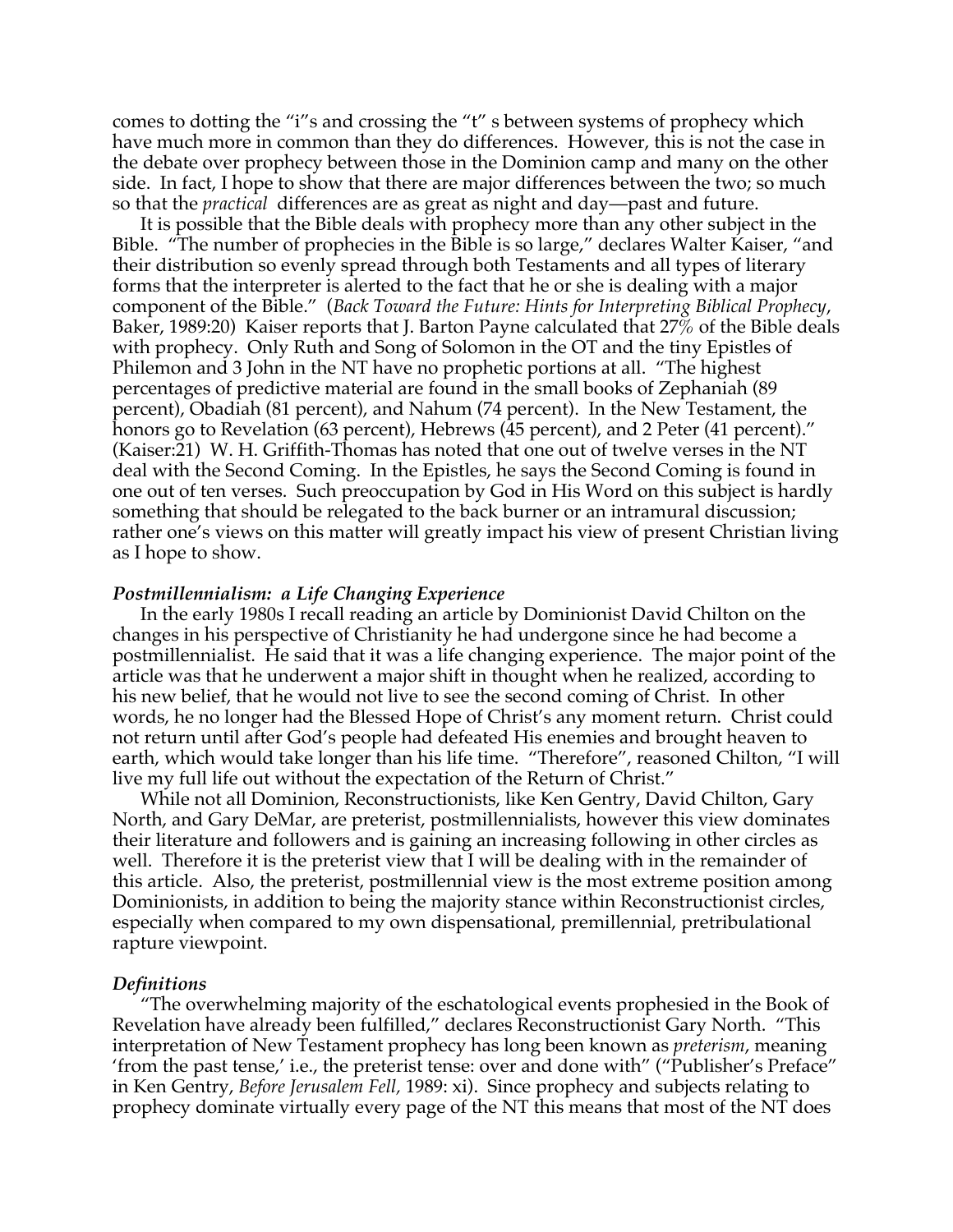not refer directly to the Church today, but rather to Believers who lived during the forty year period between the death of Christ and the destruction of Jerusalem in A.D. 70. Virtually nothing in the Bible refers to future events. Therefore, most of the NT applies only in an indirect way to Christians today, as is true with most of the Old Testament (OT) also. Thus, Reconstructionists see the Bible as a whole made up of laws or principles that generate ideas, theory, and guidelines for government, education, law, economics, music, the arts, religion, personal behavior, and all of society. Some have called it a blueprint.

"The *futurist* generally believes that all of the visions from Revelation 4:1 to the end of the book are yet to be fulfilled in the period immediately preceding and following the second advent of Christ," says Merrill Tenney (*Interpreting Revelation* :139). This is my view and it means that Believers are living in the Church Age, the last interval of time leading up to the final period of history known in the OT and NT as the Kingdom and in Revelation 20 as the Millennium (1000 year reign of Christ upon earth). NT prophecy is yet future to the current age and therefore, we do have specific responsibilities relating to our conduct as Christians during the present time, often in relationship to the future. I believe that virtually no passages relating to future events predicted in the NT were fulfilled in A.D. 70 but are yet to be accomplished.

Reconstructionists are postmillennialists. Postmillennialists believe that we are currently living in the Kingdom and through the Christianization of the world the earth will increasingly take on a millennial nature. After this Edenic state has been maintained for a while Christ will return to a victorious Church and end history with a final, general judgment.

Premillennialism, which I believe, teaches that Christ will return in judgment at the end of this age, but prior to His 1000 year rule in Jerusalem. Upon His return, He will bring about His godly rule by removing much of the curse and producing Edenic conditions upon the earth.

A major difference between the two positions is that postmillennialists believe that we are now in the Kingdom and the Church is commissioned as Christ's present agent to effect not only worldwide conversion of the nations, but also to bring about an ideal society and environment. On the other hand, Premillennialists believe that this is not the Millennial Kingdom, thus our task is primarily evangelism, discipleship, and godly living while watching and waiting for Christ to return Who will then bring about the wonderful conditions of the future Kingdom.

#### **PRACTICAL DIFFERENCES**

Efforts have been made by both Premillennialists and Postmillennialists to say that we just disagree doctrinally, but that practically we can get together and work toward the same goal. It is certainly true that all Believers in Christ have much in common, however, we are talking in this instance about whether or not actions that flow out of our views of prophecy can be merged. I do not think that they can, if indeed we are acting in accordance with our beliefs. Why? Because the beliefs of Reconstructionist teach that involvement by the Church in evangelism, without a corresponding and equal effort in society is displeasing to God and brings down upon the Church and society in general God's judgment. On the other hand, the premillennial view does not require the Church to achieve a certain level of activism in society in order for Christ to be pleased with the performance of His Body. The consistent outworking of premillennialism would require the Church to be almost exclusively involved in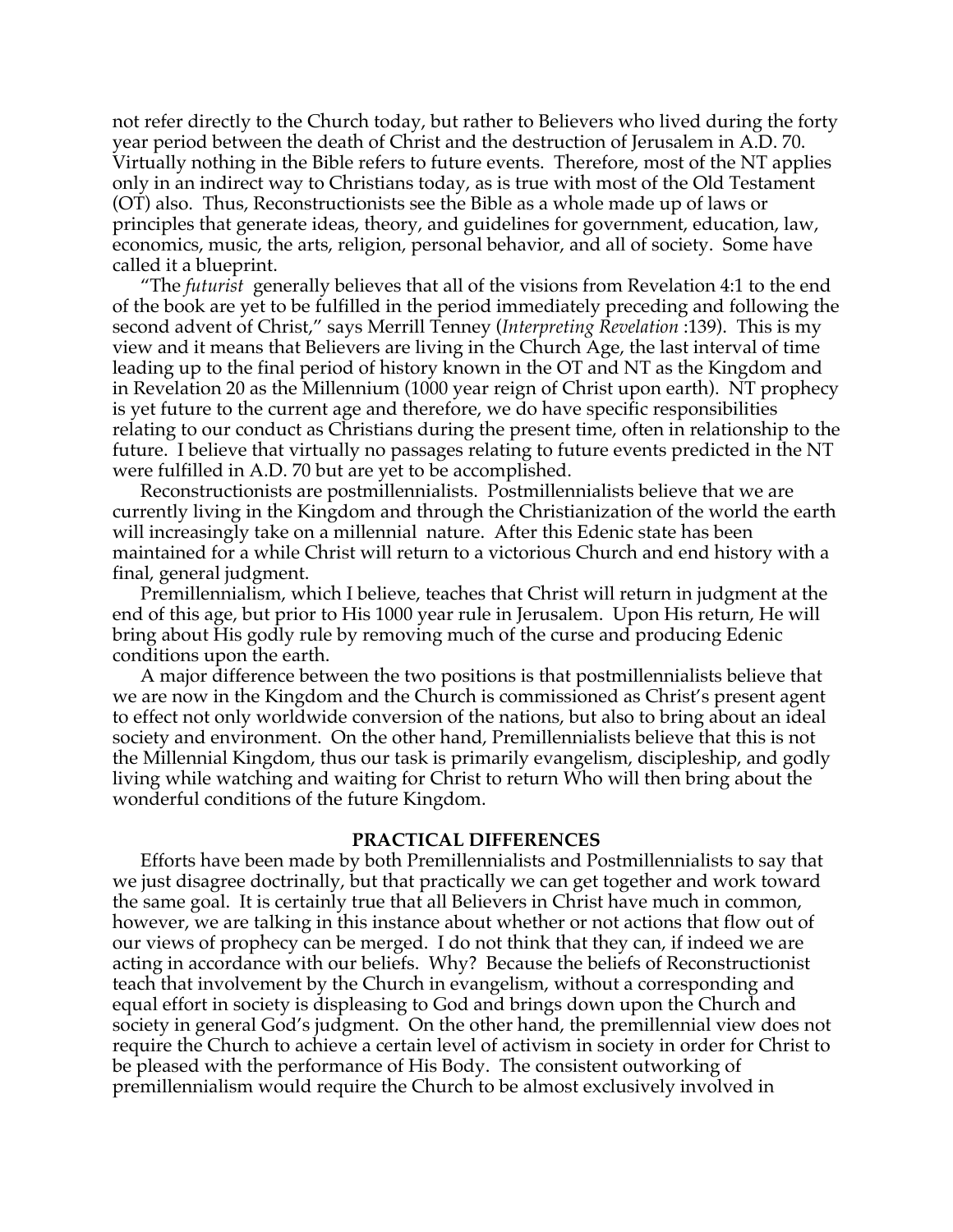evangelism and nurture of the saints, while praying to God to restrain evil in society so that opportunities for evangelism will be available (1 Tim. 2:1-5).

#### *Blessed Hope or Blessed Hoped?*

Recently as I was teaching through the book of Titus, I came across the passage which says that Believers are to be *"looking for the blessed hope and the appearing of the glory of our great God and Savior, Christ Jesus"* (2:13). Immediately I wondered what Reconstructionists taught about this passage. I did not recall a conversation with a Reconstructionist, nor did I remember reading an exposition of their view on this passage. I then looked though most of their writings and found that they had not, to my knowledge, even dealt with the passage. But it raised the issue: Does this passage refer to the A.D. 70 destruction of Jerusalem or the Second Coming? As I thought through the implications of both possibilities for the preterist, I came to realize that they would more than likely have to categorize this passage with the A.D. 70 destruction of Jerusalem in order to maintain the consistency and integrity of their approach. But what does that do for the application of the passage to Christians today? Nothing! This would mean that it was a hope only for those Christians living between the time the Epistle was written and the destruction of Jerusalem—A.D. 65-70. If a preterist tried to say that Titus 2:13 is a reference to the distant Second Coming, then on the basis of whatever argument they used to defend a future fulfillment, that same argument could be used in just the same way against most if not all the other passages which they say were fulfilled in A.D. 70. Therefore, the preterist approach seems to demand an A.D. 70 fulfillment in Titus 2:13. Now let's look at the implications of such a fulfillment.

The Epistle of Paul to Titus teaches Believers that Jesus Christ expects His Church to both believe and practice the right things. After setting out the guidelines for selecting elders and exposing the evil deeds of false teachers in chapter one, Paul instructs Titus to *"speak the things which are fitting for sound doctrine"* (2:1). This is followed by practical and specific injunctions for various groups of Believers. Paul concludes the section in verse 10 by noting that the purpose for this godly behavior is *"that they may adorn the doctrine of God our Savior in every respect."* Just as a woman uses makeup to highlight the attractive features of her face, so the Christian is to follow Paul's admonitions which will serve to highlight the beauty of Christianity.

Paul builds upon the previous section by noting that Christ's first coming (appearance) was for the gracious purpose of providing salvation to all men (all kinds of men, not every person) (2:11). Paul says that Christ's appearance the first time impacts the lives of Believers in the *"present age."* Titus 2:12 says, *"instructing us to deny ungodliness and worldly desires and to live sensibly, righteously and godly in the present age."* The grammar of the next verse (2:13) relates the activities of 2:12 to activity of *"looking for the blessed hope and the appearing of the glory of our great God and Savior, Christ Jesus."* If 2:13 is a reference to A.D. 70, then the *"present age"* in 2:12 would have ended when 2:13 was fulfilled. Therefore, the total admonition of 2:12 was temporary and applicable only to Christians up until A.D. 70. This would mean that the instruction *"to deny ungodliness and worldly desires and to live sensibly, righteously and godly in the present age"* would not directly apply to the current age, but to the past age which ended in A.D. 70 when "the appearing of the glory of our great God and Savior, Christ Jesus" appeared in the destruction of Jerusalem. This would sadly have to be the practical implications of the preterist view as applied to this passage.

Practical application of the Christian life is impacted in two major areas depending on whether Titus 2:13 is a past prophecy or a future event. First, if this is a past event,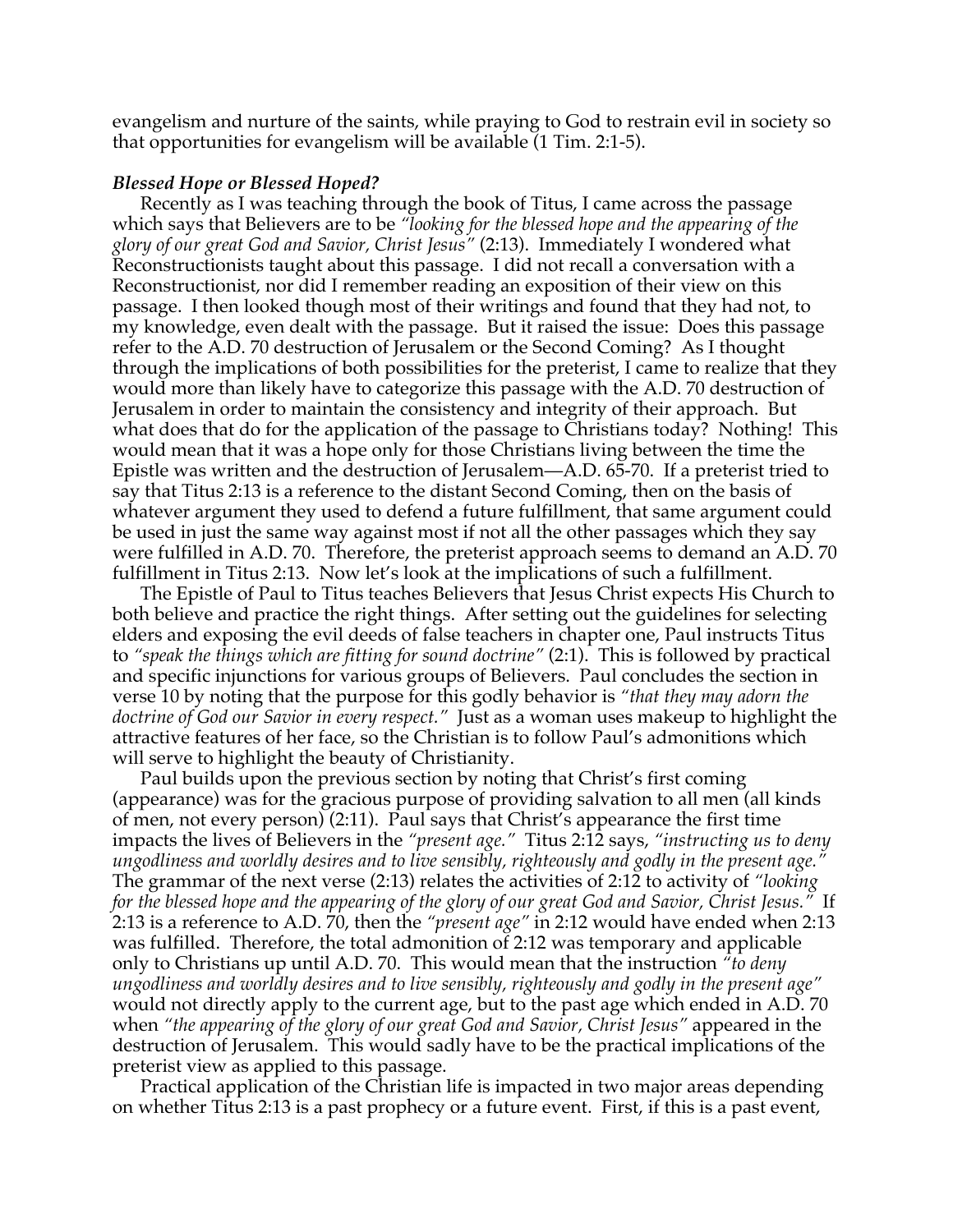the *motivation* of the Blessed Hope as it relates to living a godly life in *"the present age "* (2:12) would not apply to Believers living today. Second, the *ethical* admonitions of 2:12 would not apply to Believers living today, since the basis for compliance would have been fulfilled in A.D. 70.

# *The Opening of Pandora's Box*

The story of Pandora's Box is an apt illustration of how one act can have a wide, multiplying effect upon many other issues. The belief, that there "are no major eschatological discontinuities ahead of us except the conversion of the Jews (Rom. 11) and the final judgment (Rev. 20)" (North:xii) has a wide and great impact upon NT prophecy, especially the Epistles. **I believe the application of the preterist interpretation virtually wipes out the** *direct* **application of the teaching of the Epistles to our current age.** Just as the Law of Moses was given by God to Israel to be the focus of their dispensation, so the NT Epistles are the focus, giving vision and direction to the Church during "this present age."

If the preterist interpretation is left to stand, and it is applied systematically, then the practical result is that almost all of the instructions in the Epistles were designed to guide Believers through the forty year period from A.D. 30-70. A new dispensation began in A.D. 70, and is the one we are currently under at the present time. According to this view, we are now in the Millennium, or at least the Church is responsible to live according to the standards of the Millennium. On the other hand, the instructions of the Epistles are written to a people who are not yet in power, but are still oppressed. Therefore, a certain ethical posture is admonished, different in many ways (similar in some) from that which is based upon a people who are actually ruling over the world. True, Dominionists often quote many passages from the Epistles in ways that apply to today, but it is my contention that they are inconsistent with the logic of their interpretation. Note the following examples!

## *Satan: Bound or Loose?*

The preterist view relating to the current work of Satan and the demons should reflect their theology on the subject. According to the preterist view, Satan is currently bound (Rev. 20:2-3) and crushed (Rom. 16:20). The enemy was not just defeated *de jure* (legally) at the cross, but has been crushed *de facto* (in fact). Therefore, there is no spiritual road block prohibiting Christians from reigning and ruling now—kingdom now. On the other hand, if the binding and crushing of Satan and his company is still future, as I believe the Bible teaches, then the commands in the Epistles make sense in this present age. Commands such as *"resist the devil and he will flee from you"* (Jas. 4:7b). *"Be of sober spirit, be on the alert. Your adversary, the devil, prowls about like a roaring lion, seeking someone to devour. But resist him, firm in your faith, knowing that the same experiences of suffering are being accomplished by your brethren who are in the world"* (1 Pet. 5:8-9). *"Be angry, and yet do not sin; do not let the sun go down on your anger, and do not give the devil an opportunity"* (Eph. 4:26-27). *"For our struggle is not against flesh and blood, but against the rulers, against the powers, against the world forces of this darkness, against the spiritual forces of wickedness in the heavenly place"* (Eph. 6:12). These are instructions which are the very tactics to be applied by the Believer in this present age because we are not yet in the Millennium; Satan has not yet been bound and crushed. True, Christ has the victory at the cross, and *de facto* victory is certain, but not yet applied in this area. Yet if Satan is bound and crushed, as the Preterist interpretation insists, then they are unfaithful to their understanding of Scripture to apply the above passages to the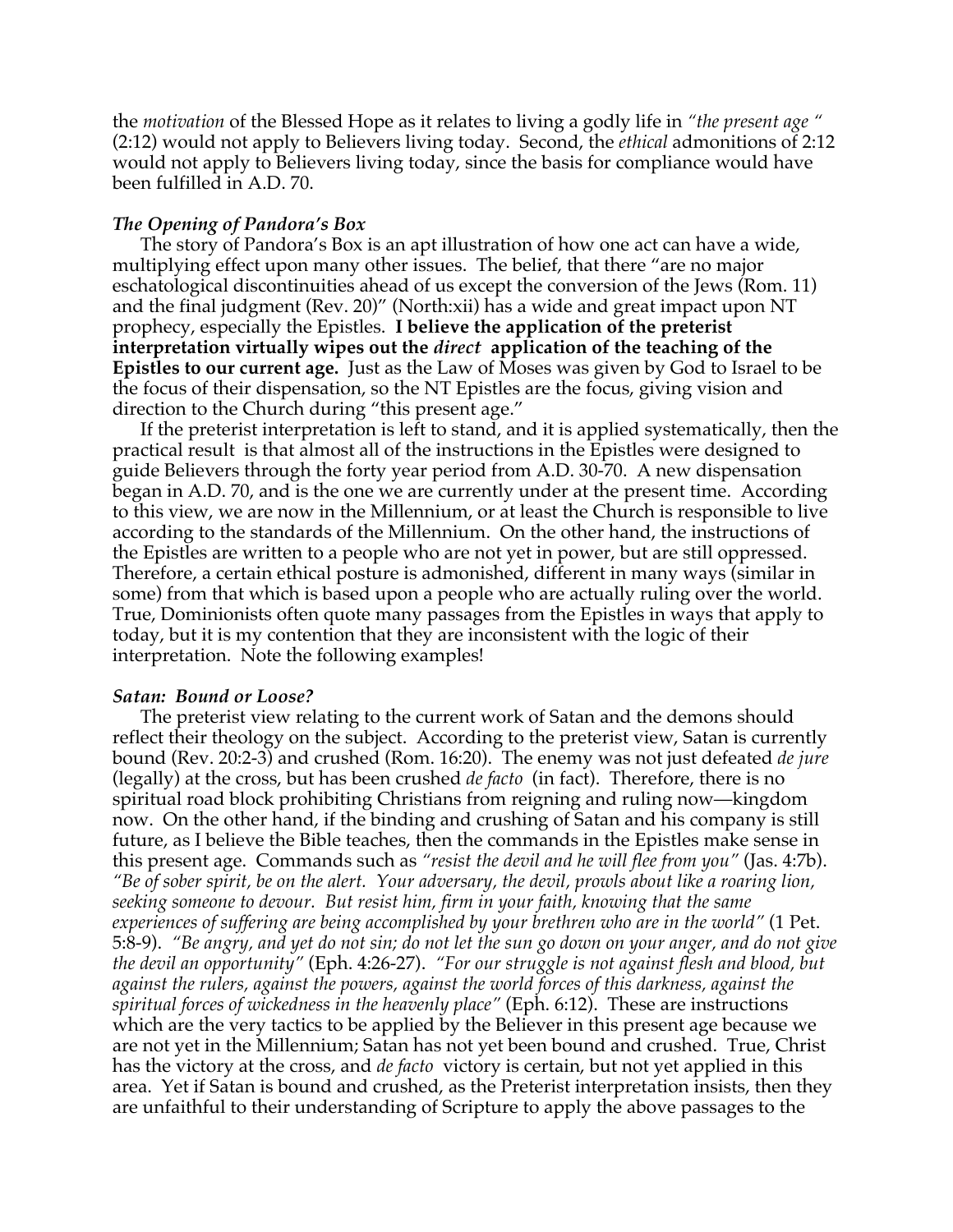Christian life today, as they often do. A crushed and bound enemy does not prowl, or wage war, etc. This becomes crystal clear when one realizes that Satan resumes his war with God only after he has been *"released from his prison"* (Rev. 20:7b). Therefore, he is not bound in the present, but active, and this is why the outline a strategy consistent with that fact.

# *The Sufferings Of This Present Time*

The Kingdom/Millennium is to be a time of peace and rest for God's people. [For Scriptural documentation, hundreds of verses relating to the preceding sentence and conditions of the Millennium, see J. Dwight Pentecost, *Things To Come,* (Zondervan, 1958):476- 546.] The era preceding the Kingdom will be one of suffering and struggle. Again, if the preterist interpretation is correct, then the instruction of the NT Epistles on the issue of suffering only directly applied to Believers until A.D. 70, because we would now be in the time of Millennial peace, not *"the sufferings of this present time"* spoken of by Paul (Rom. 8:18).

Endurance of unjust suffering is a major theme in the Epistles. In fact, the NT paints it as one of the major ingredients which God brings into our life to produce Christ-like character in His children (Heb. 12:1-17). Peter notes, *"For this* [unjust suffering] *finds favor, if for the sake of conscience toward God a man bears up under sorrows when suffering unjustly. . . . But if when you do what is right and suffer for it you patiently endure it, this finds favor with God"* (1 Pet. 2:19-20). Revelation promises a future reward of co-rulership with Christ to believers who have remained faithful and loyal to Christ during this present age of humiliation (Rev. 3:21; see also 2:25-28). Revelation 3:21 not only promises future rule with Christ after this current age of humiliation, but notice it also makes a distinction between Christ's future kingdom and the Father's current rule. *"He who overcomes, I will grant to him to sit down with Me on My throne, as I also overcame and sat down with My Father on His throne."*

According to the Preterist interpretation, the period of unjust suffering and humiliation ended in, you guessed it, A.D. 70. The current Kingdom age is now a time for Believers to rule with Christ, stressing His justice and visible success; not a time of humiliation while looking forward to a future reign. Reconstructionist believe in a present rule, not suffering and humiliation, of Believers. David Chilton declared, "Christians rule with Christ in His Kingdom now, in this age" (*The Days of Vengeance* :587). North chimes in, "Now His kingdom is of this world. Now His followers do fight for His honor" (*75 Bible Questions* :170). Why should Christ's followers now fight for His honor, according to the revision of North, instead of continuing to follow Christ command? *"My kingdom is not of this world. If My kingdom were of this world, then My servants would be fighting, that I might not be delivered up to the Jews; but as it is, My kingdom is not of this realm"* (John 18:36). Another way of stating the issue is when will the last (the humble=Christians) be first (the exalted, rulers)? Christ stated in Matthew 19:30, *"But many who are first will be last; and the last, first."* If we are in the Kingdom/Millennium at this time, as an A.D. 70 fulfillment of prophecy would demand, then it is time for Christians to no longer be last, but to be first, as North and company are saying. However, if the preterist view is incorrect, as we are convinced it is, then the scores of passages instructing us regarding our posture of suffering and humiliation apply to the current times, while our rule is yet future.

## *Present and Future Apostasy?*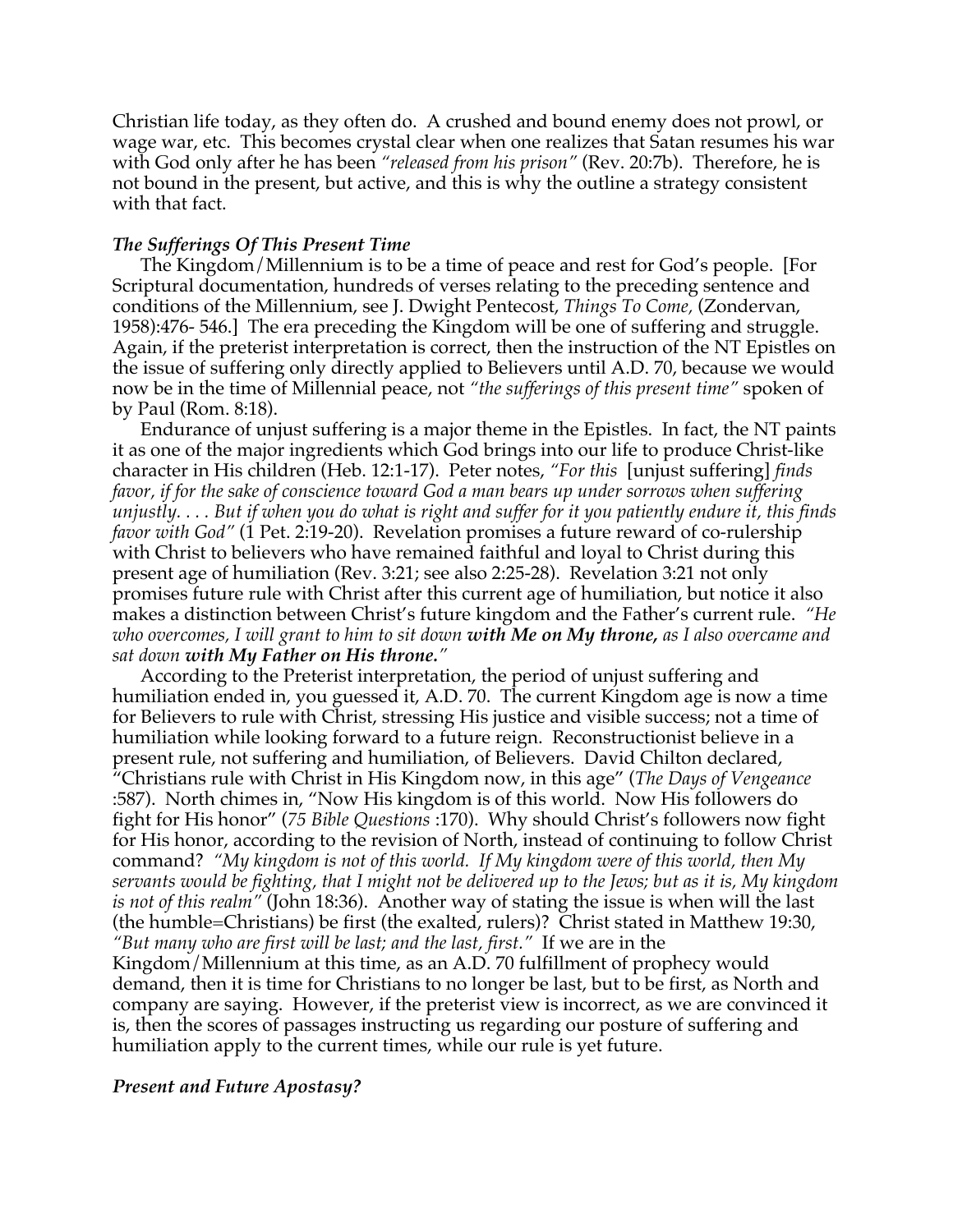"If preterism is true," says Gary North, "then most of the prophesied negative sanctions in history are over" (*Before Jerusalem Fell* :xii). I would say, if premillennialism is true, then great apostasy lies ahead. Does the current Church age become increasingly apostate concluding with "the Great Apostasy" during the Tribulation, or were the scores of passages speaking about apostasy fulfilled in A.D. 70, as the preterist interpretation demands? "The 'Great Apostasy' happened in the first century. We therefore have no Biblical warrant to expect increasing apostasy as history progresses; instead, we should expect the increasing Christianization of the world," declares David Chilton (*Paradise Restored* :225).

This is another area where large sections of the NT, especially the Epistles and Revelation, would have to be adjusted away from the meaning Christians have historically seen in those passages. An example of this is seen in how the different approaches would handle Paul's warning in 2 Timothy 3. Paul begins by saying that *"in the last days difficult times will come"* (3:1). The "last days" likely refers to the whole of the current Church age, or perhaps it is a general reference to the final portion of the current Church age. Either way, it is a reference to the period of time before the final phase of history (the Tribulation and Millennium). Paul goes on to describe how these times will be characterized by men who *"will be lovers of self,"* . . . (3:2) *"rather than lovers of God"* (3:4). The general course of "the last days" are described as a time when *"all who desire to live godly in Christ Jesus will be persecuted. But evil men and impostors will proceed from bad to worse, deceiving and being deceived"* (3:12-13). Therefore, if "the last days" have already come and gone, we should expect that the persecution of the godly should be absent and "evil men and impostors" should not "proceed from bad to worse." This directly applied to events before A.D. 70, but not after that time since the preterist interpretation would remove this passage from present and future significance. But if their view is incorrect, which it most certainly is, then this passage is saying that the current Church age is a time when these traits, which start out bad, only get worse.

Apostasy increases, not decreases, during the current Church age, with an even greater time of unfaith-fullness ahead known as "the apostasy" (2 Thess. 2:3) which occurs during the future Great Tribulation. Observe the list of passages in the NT which speak of apostasy and remember that if the preterist view is correct, these no longer relate to the present or future, but were fulfilled in the past. The following is a list of passages which speak about apostasy from the Epistles only: Rom. 1:18-31; 10; 16:17-18; 2 Cor. 11:1-15; 13:5; Gal. 1:6-9; 5:1-12; Phil. 3:2, 18-19; Col. 2:4-23; 2 Thess. 2:1- 12; 1 Tim. 1:3-7; 4:1-3; 6:3-5; 2 Tim. 2:11-26; 3:1-4:1-5; Titus 1:10-16; Heb. 2:1-4; 3:7-1:13; 5:12-6:12; 10:26-31; 12:14-17; 1 Pt. 3:19-20; 2 Pt. 2:1-22; 3:3-10; 1 Jn. 2:18-23; 3:4-12; 4:1-6; 2 Jn. 9; Jude 3-23. Similar lists could be made on other subjects such as we have already covered. As you can see it would only take a few of these lists before the special instructions written by Jesus Christ to His Church have all been relegated as ancient history, not applicable to the present.

#### **FINAL THOUGHTS**

While the preterist system of interpretation has been around for a few hundred years it has never received a wide and popular following within the ranks of evangelical Christianity. In times past it has had a significant degree of followers among "scholars." However, the majority (not all) of preterist advocates have been from the liberal or moderate liberal philosophy of Biblical interpretation. You can see where a "scholar" who is anti-miracle would be greatly attracted to an interpretation of